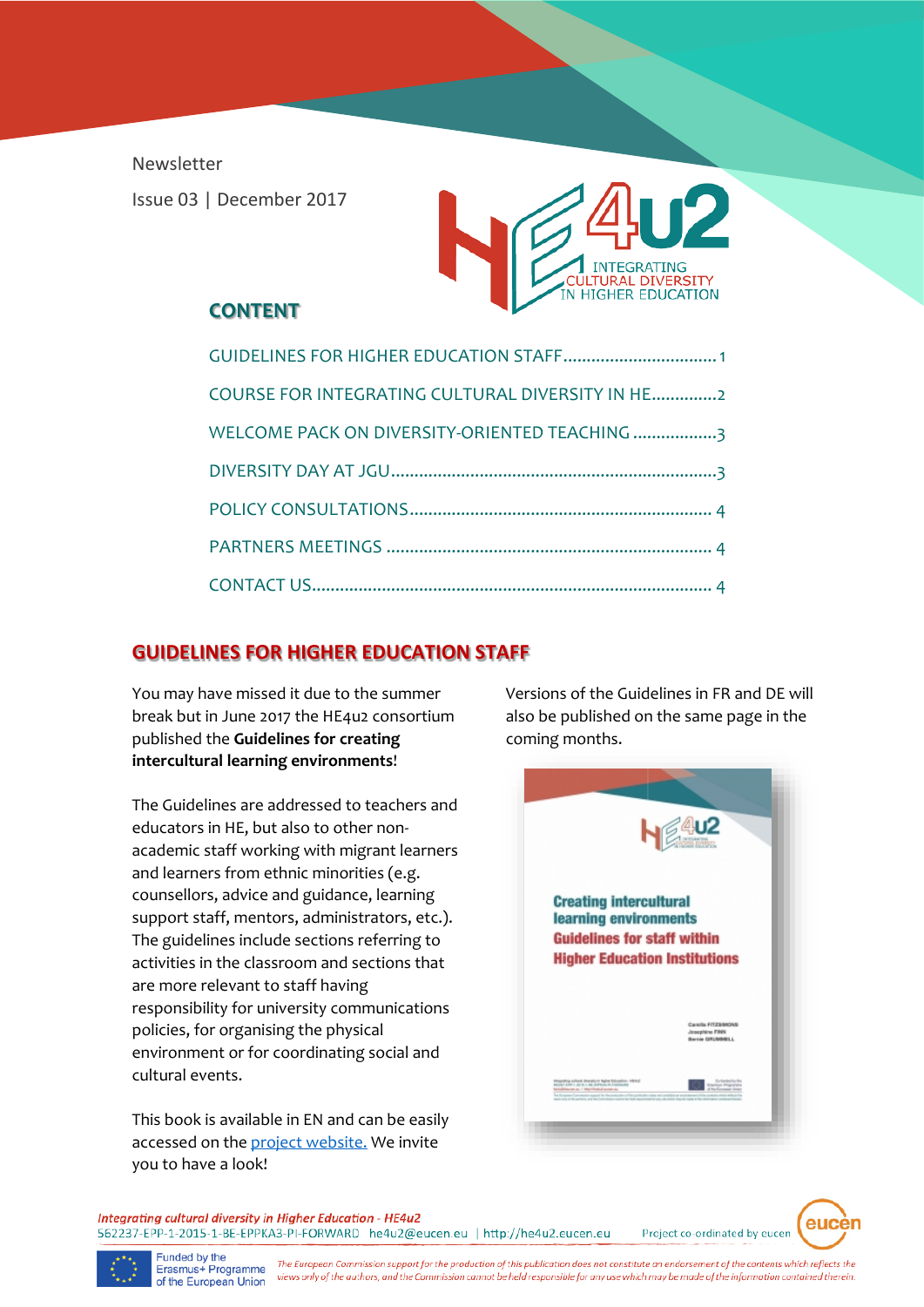

# **COURSE FOR INTEGRATING CULTURAL DIVERSITY IN HE**

HE4u2 starts from the awareness that higher education institutions are facing the need to devise new inclusive learning strategies and teaching methods that can cater for the specific needs of learners and academics with migrant backgrounds resident in the community.

After completing the Guidelines for creating intercultural learning environments, the project consortium got to work on a course structure for a Continuing Professional Development Course (CPDC).

The Generic Course Structure is a tool designed to be used as training for academic and non-academic members of staff of HEIs (i.e. lecturers, mentors, trainers, administrative staff, etc.) who work directly with students with a migrant or ethnic minority background. It intends to give the reader insights and examples on how to facilitate inclusive teaching and learning in the higher education.

The Course is based on the designing and piloting of a Continuing Professional Development Course (CPDC) carried out in the seven partner universities of HE4u2: the generic structure is illustrated by various items and practical examples from the CPD courses that have been tested by the project partners within their university institutions. This is why the Course can easily be adapted to any institutional, regional or national environment by following (or simply taking as inspiration) the experiences illustrated.

Using the HE4u2 Course, academics, lecturers, counsellors and administrative staff all over Europe (and beyond) can design a CPD Course of their own that suit their own institution or country.

The theoretical background of the course is based on the **Transversal Analysis and** Conclusions carried out on the [literature](http://he4u2.eucen.eu/literature/) an[d interesting practices](http://he4u2.eucen.eu/good-practices/) collected by the partners in the initial stages of the HE4u2 project. The literature and examples of interesting practises have been used to design the piloting courses and this final course.

The intended learning outcomes of the Generic Course were inspired by the results of an online consultation conducted by the HE4u2 project. The consultation sought to gather experiences and feedback from current migrant students as well as other students from ethnic minority backgrounds in the partner universities. For a detailed account of the consultation results, you are invited to [contact](mailto:HE4u2@eucen.eu) the project coordinators.

The Course will be available on the project website as of January 2017, so keep following our [project website!](http://he4u2.eucen.eu/outputs/)

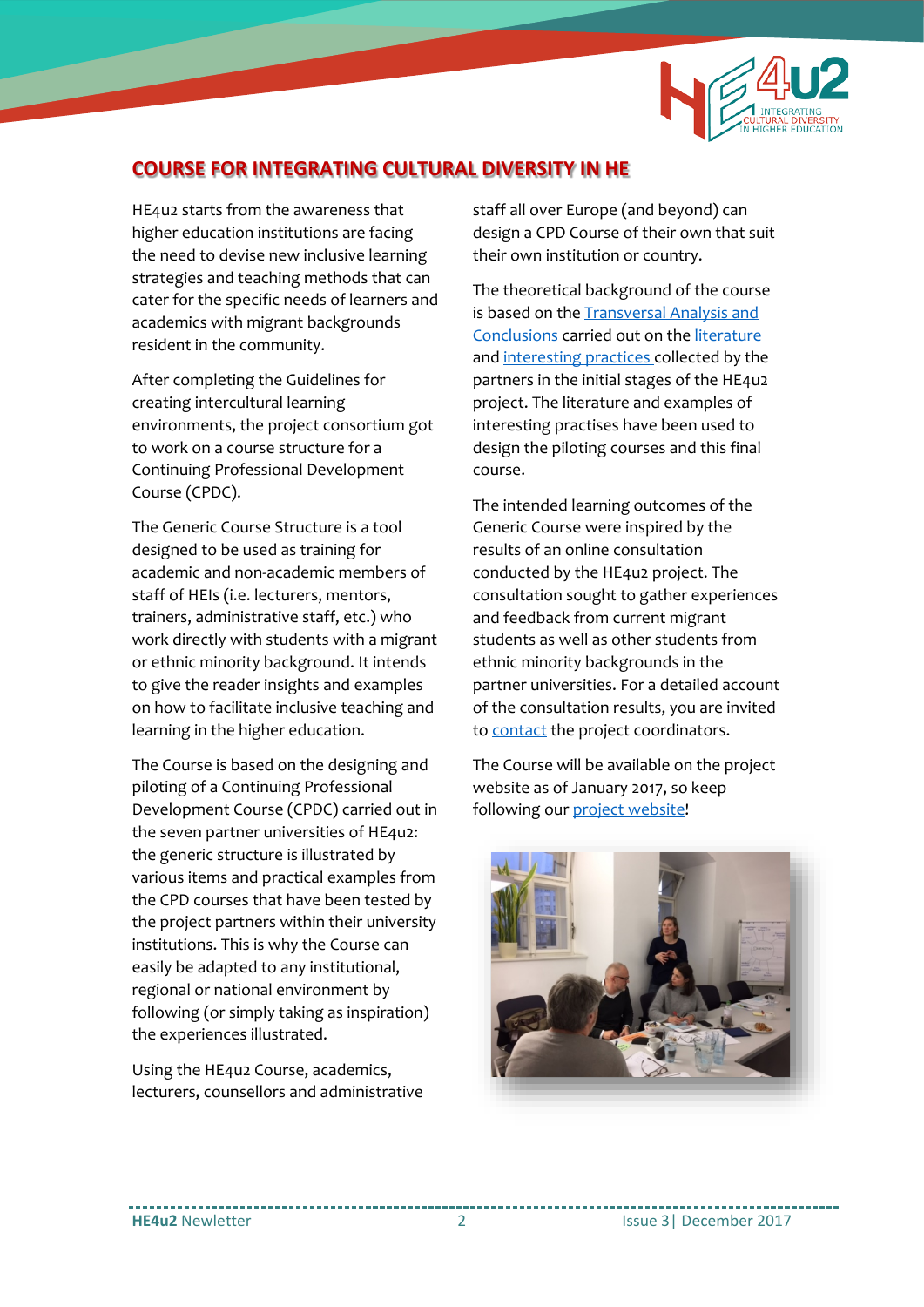

# **WELCOME PACK ON DIVERSITY-ORIENTED TEACHING**

As a result of piloting the CPD course for university teachers at the University of Vienna, the Austrian project team devised a welcome pack on diversity-oriented teaching. The welcome pack was sent out to teachers working at the Postgraduate Centre. In the future, it will be part of the on-boarding process for new teachers, facilitating professional development and enhancing quality of teaching. It is accessible via Moodle for all 500 teachers.

The Welcome Package consists of three parts: 1) general information on diversityoriented teaching, 2) resources and handouts, and 3) a checklist for gender- and diversity-oriented teaching.

The general information lays out why teachers engage with diversity-oriented didactics, what attention to diversity may mean in a higher education context and

how this impacts high-quality teaching. The resources comprise scientific literature, guidelines and links to online method-kits for diversity-oriented teaching. Further, the project members have written concise handouts on four core dimensions: principles of diversity-oriented teaching, teaching and multilingualism, professional role of teachers and testing and grading.



### **DIVERSITY DAY AT THE JOHANNES GUTENBERG-UNIVERSITÄT MAINZ**

In June 2017, following the successful completion of a diversity audit, the Johannes Gutenberg-Universität Mainz (JGU) organised a workshop on the development of a diversity strategy for the entire institution. The objective was to develop further JGU's diversity activities. The participation of a large number of JGU members allowed the inclusion of different perspectives, impulses and know-how. As a result of the activity, a document will be issued to serve as guidelines defining the JGU diversity goals for the next years.